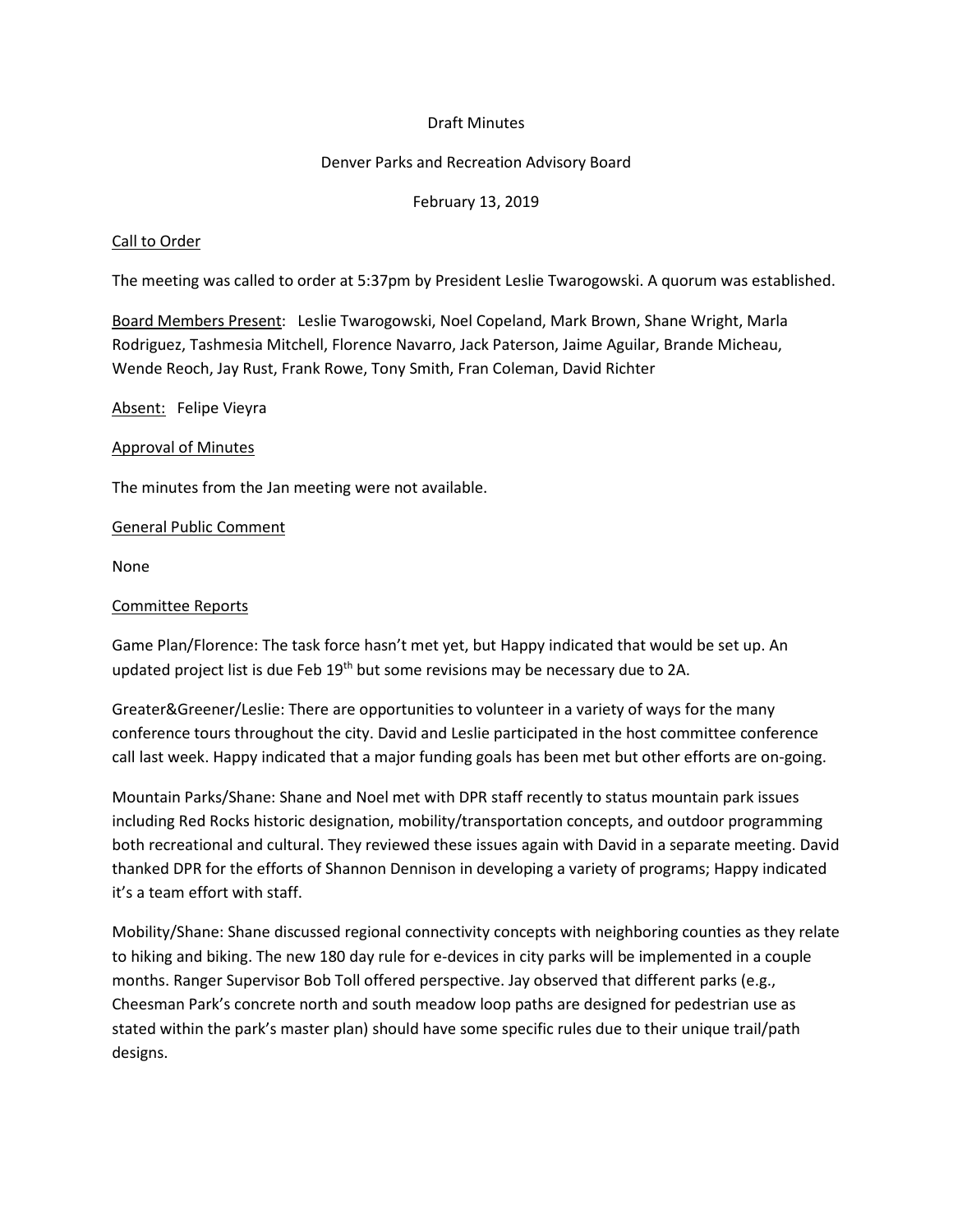Designations/Jay: Several new inclusions are in the works, including the wide parcel along the east side of CPGC, a long section near Mile High Stadium was considered but it is not owned by the city, the dog park area adjacent to the Carla Madison Rec Ctr, and the First Creek Trail at Martinez Park.

Recycled Water/Jay: The committee is scheduled to meet with Scott Gilmore and Rob Davis later this month.

Budget/Finance/Wende: Wende, Noel, and David met with Fred Weiss and Sheila Urban last week and discussed both overall DPR funding sources as well thoughts on 2A. Happy apologized for the meeting's content and promised that the committee will be involved in the process. Wende and Noel discussed concerns over both the time frame of 2A planning (scheduled for PRAB and Council review in April and May) and committee participation in the process (unclear how and when this will occur). Happy concurred that participation by the committee will need to be at a greater level of detail than the traditional White Paper; one that is essentially ongoing and integrated with the department planning and decision making process.

Executive Directors Report (Happy Haynes, with Scott Gilmore, Kathy LeVeque, Pam Smith, Bob Toll, and Laura Morales)

Happy expanded on the 2A dialogue. A meeting is being prepared. She spoke to the integration needs of developing a 6 year plan and the budget process in general as impacted not only by Measure 2A but also the direction of Game Plan. The traditional role of the committee is still needed in terms of the White Paper and philosophical guidance. The addition of the 6 year plan for capital planning, 2A, and Game Plan maturity, a very comprehensive plan is evolving. Kathy LeVeque then presented an updated framework on the budget process and reiterated that the PRAB budget/finance committee will be involved. Jay stated the importance of keeping the public updated after 2A approval, and Happy indicated that Marketing Communications is thinking that through. Having said that, public outreach meetings are being scheduled for March-April. Noel thanked Fred and Sheila for the recent meeting with the committee. Shane expressed concern about the CIP process and Happy replied it will be much more comprehensive than just that.

Tony asked for clarification of DPR's information about the Congress Park pool closure and asked for better information for the neighboring RNO's. Happy agreed to connect with John Martinez's staff.

Happy then reported on the Community Planning and Development update of the general development process. A new strategic planning process (Large Development Review) is being created and DPR is coordinating with CPD to determine how the process can contribute to additional parkland and/or open public space (via a 10% open space requirement). Jeff Hirt of CPD referred to the change from 10 acre developments to 5 acres as a more comprehensive planning process rather than a set of drawings. Shane mentioned the Sloan's Lake project as an example where the inclusion of open space doesn't really provide useful space. Noel agreed, the 10% rule isn't that great and that it seldom results in useable public space beyond a plaza at a building entrance. Scott cited the example of the St. Joseph